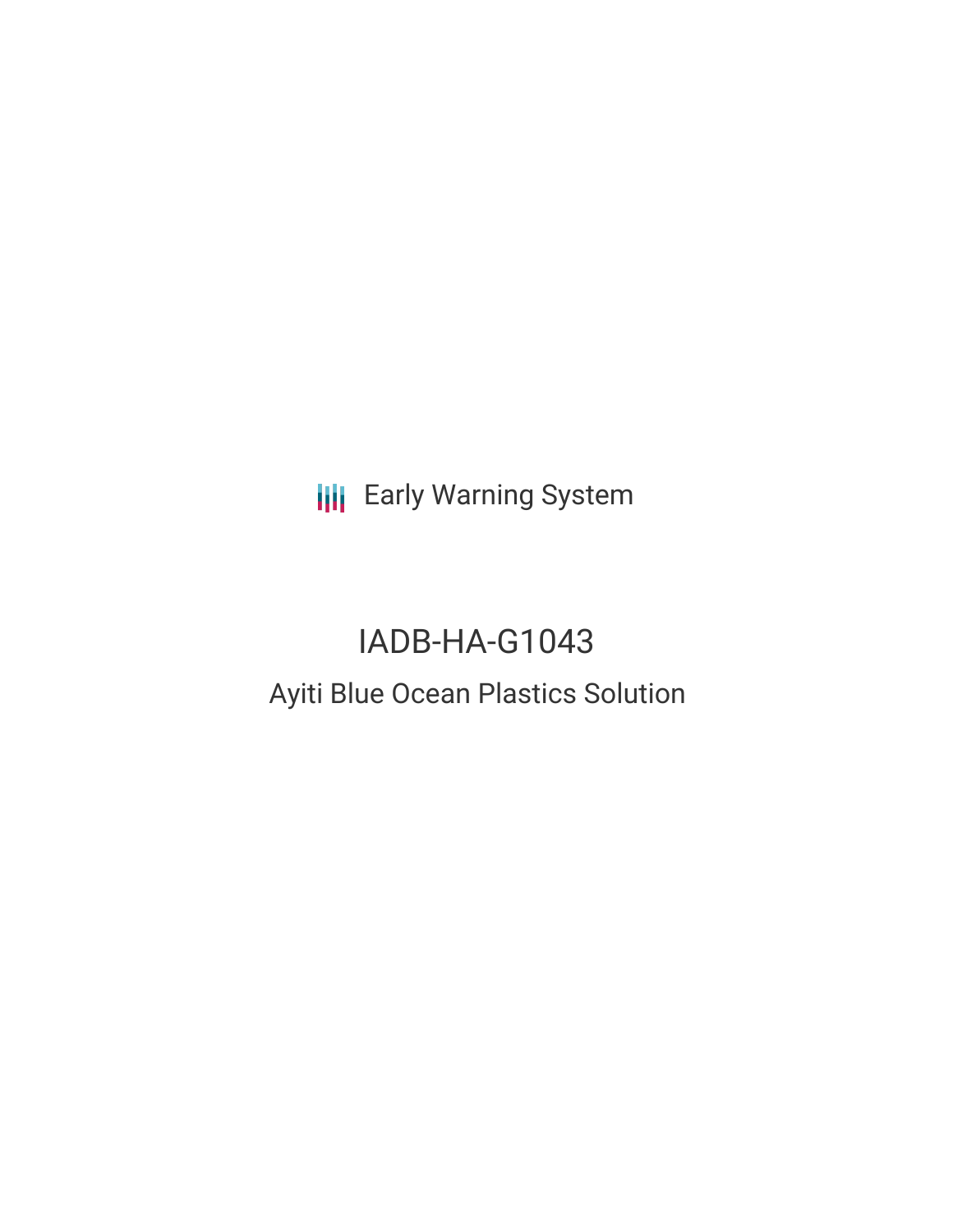| <b>Countries</b>               | Haiti                                  |
|--------------------------------|----------------------------------------|
| <b>Financial Institutions</b>  | Inter-American Development Bank (IADB) |
| <b>Status</b>                  | Approved                               |
| <b>Bank Risk Rating</b>        | U                                      |
| <b>Voting Date</b>             | 2019-09-18                             |
| <b>Sectors</b>                 | Water and Sanitation                   |
| <b>Investment Type(s)</b>      | Loan                                   |
| <b>Investment Amount (USD)</b> | $$3.40$ million                        |
| <b>Loan Amount (USD)</b>       | $$3.40$ million                        |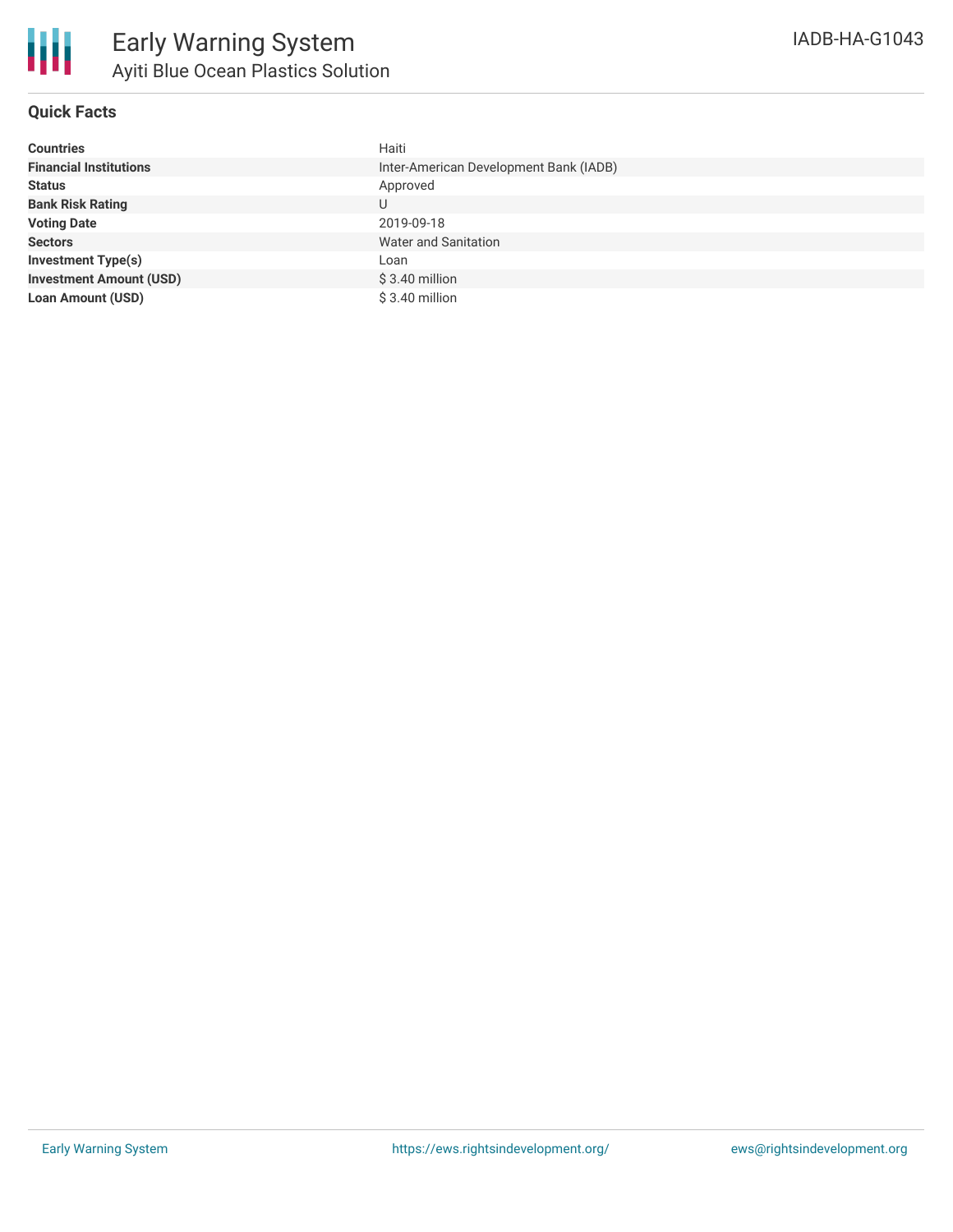



## **Project Description**

According to IADB website, the project will co-finance the expansion of a plant to collect, recycle and transform ocean-bound plastics into high-value synthetic lumber or other plastic products by combing technology and community mobilization.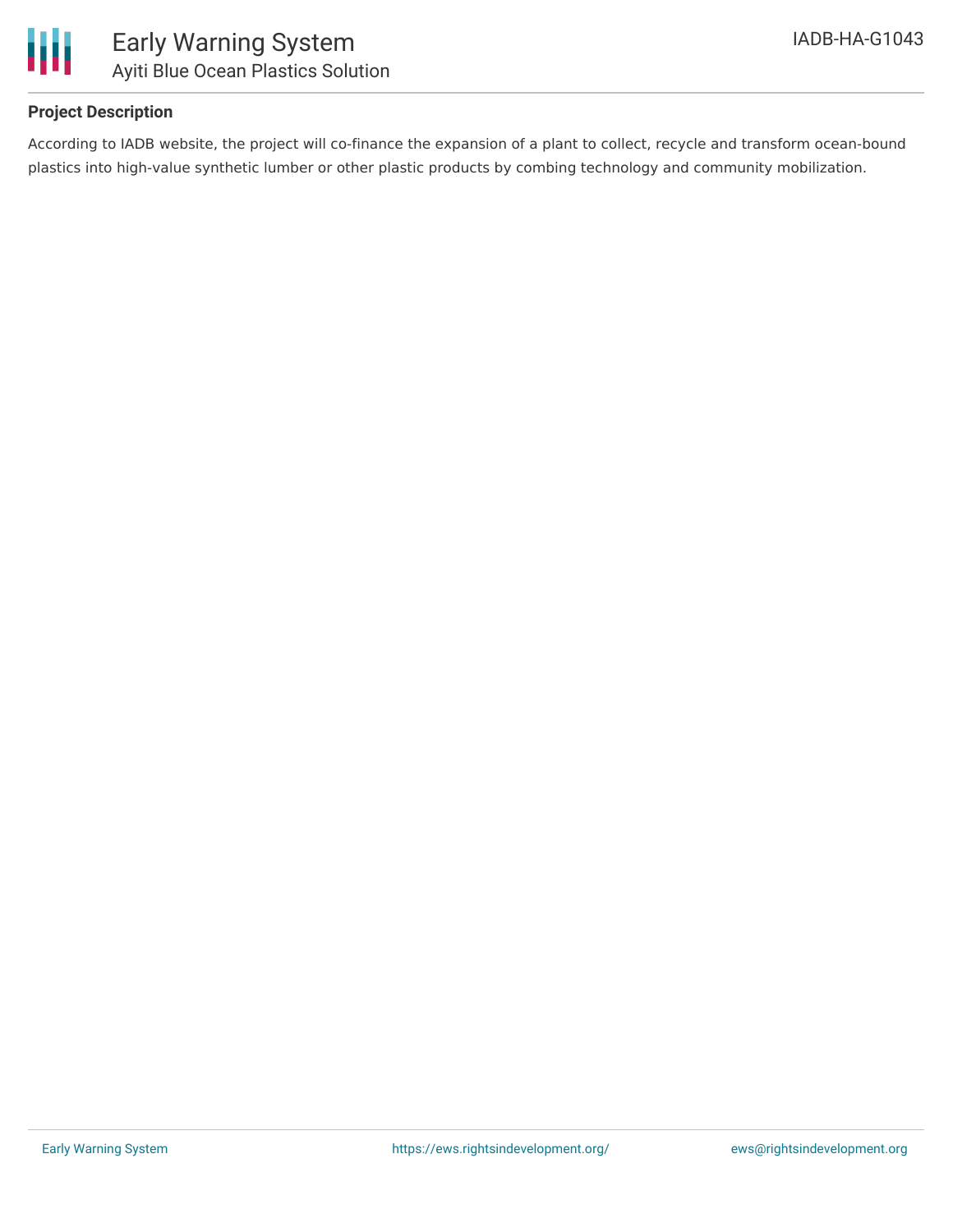

### **Investment Description**

• Inter-American Development Bank (IADB)